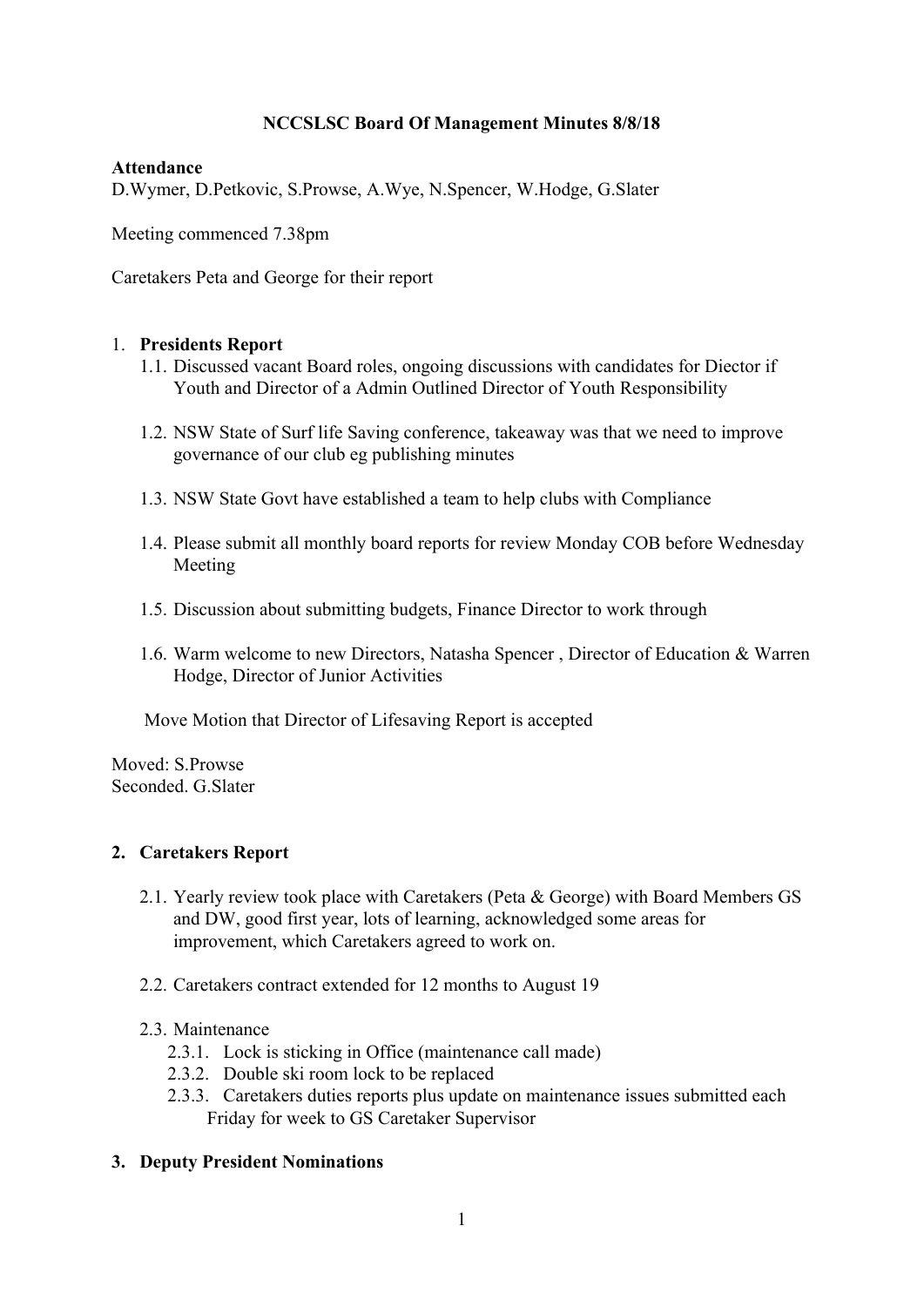Nominated G Slater, no other nominations

Proposed D.Wymer Seconded D.Petkovic

Carried

# 4. **Child Protection Officer Nomination**

Nominated D.Petkovic, no other nominations Proposed: G Slater Seconded: D Wymer

Carried

## **5. Director of Lifesaving**

- 5.2.14 patrols down from 16
- 5.3. Had to consolidate after losing some patrol captains
- 5.4.Patrol leaders development program for patrol captains , vice captains and IRB drivers scheduled for 8/9 9am in clubhouse
- 5.5 **Motion:** that up to \$1000 expenditure approved for catering purposes to support leadership program

Proposed A.Wye Seconded D.Wymer

Carried

Move Motion that Director of Lifesaving Report is accepted

Moved: S.Prowse Seconded. G.Slater

#### 6. **Director of JAC**

- 6.1. Broad discussions of engagement plan for nippers e.g. what is the value proposition for nippers and their parents
- 6.2 15/16 Sept Annual Development camp at Blacksmiths Beach open to all members, focus is on Nipper Development, U14 to U19 Development and transition between both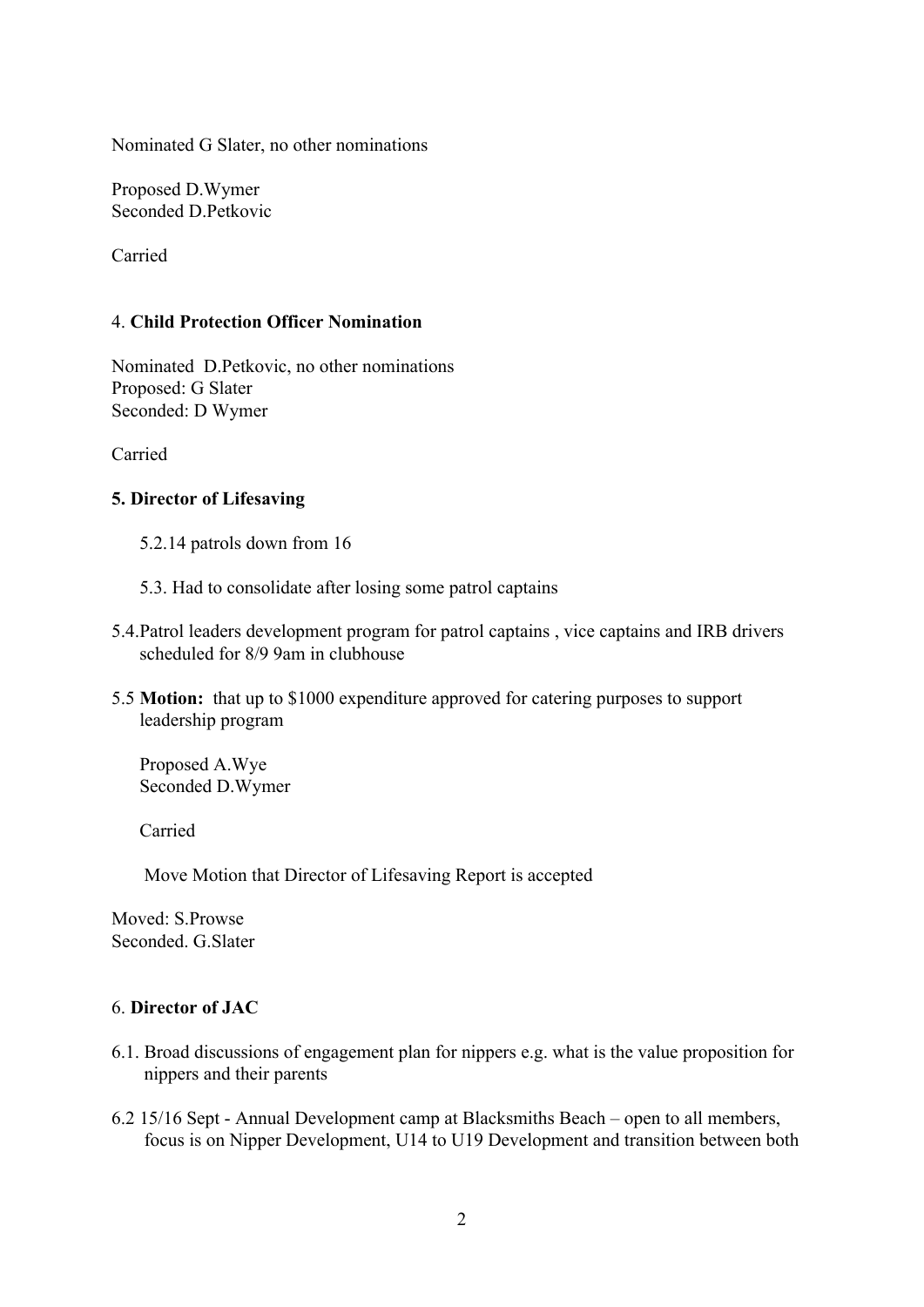6.3 **Motion:** That up to \$2,500 expenditure is approved to support the development camp (breakfast and lunches, trailer transport etc)

Moved: D. Petkovic Seconded S. Prowse

Carried

6.4 **Motion:** \$250 expenditure be approved for the purpose of pool hire for nipper proficiencies

Moved: S.Prowse Seconded: D.Wymer

Carried

6.5 13/10/18 – Nipper Ae Manager Instruction Session

Move Motion that Director of JAC Report is accepted

Moved: S.Prowse Seconded. D.Petkovic

## **7.0 Director of Surf Sports**

- 7.1 Australian Pool Rescue Titles Glenelg SA, fantastic results all 3 competitors medalled , Amelia Wegenaar representing NSW and NCC, Sophia Howison, Nipper 1<sup>st</sup> 50m Swim, Glenn Coltman (coach of team) – Silver in Masters
- **7.2 Motion**: That up to \$800 expenditure be approved as airfare subsidy for these competitors consistent with previous years

| Moved:    | S. Prowse   |
|-----------|-------------|
| Seconded: | D. Petkovic |

Carried

**7.3 Motion:** That up to \$1,100 expenditure be approved for purchase of Half Share Kracka paddle board for Mitchell Stuart

Moved: S.Prowse Seconded: D.Wymer

Carried

Move Motion that Director of Surf Sports Report is accepted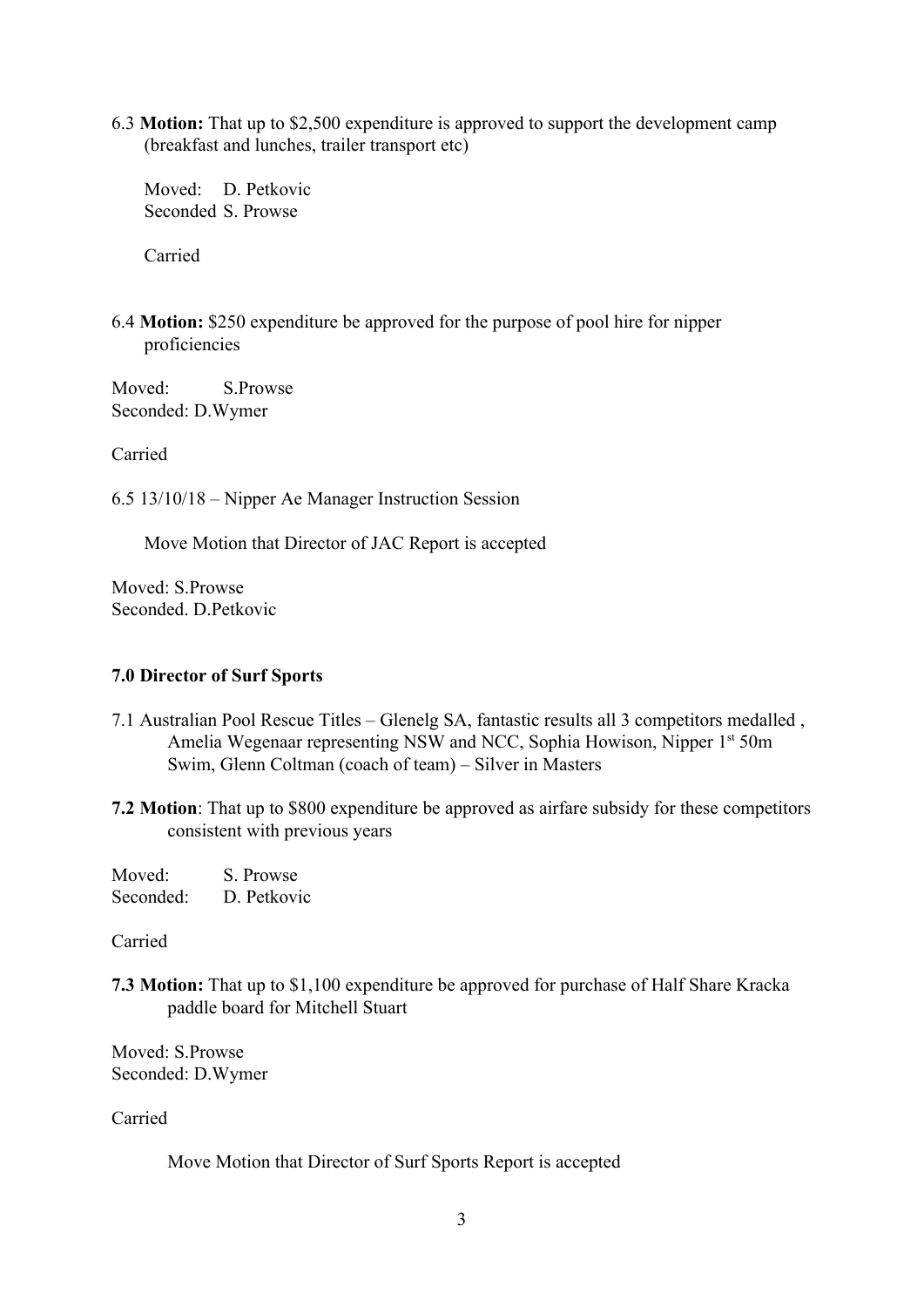Moved: S.Prowse Seconded. D.Petkovic

### **8.0 Director of Marketing**

- 8.1 Channel 9 have confirmed their \$10k sponsorship for 2018/19
- 8.2 Vivid Property Services have confirmed their sponsorship for \$10k (\$5K nippers, \$5k Seniors) for 2018/2019 – decision to brand Golf day – Vivid Property Services
- 8.3 3 Points Challenge Cure Brain Cancer confirmed as charity partner
- 8.4 True Protein confirmed as Major Sponsor and Naming rights of 3P \$10K
- 8.5 Exec Support role to be re-advertised previous incumbent secured permanent role as Head of Marketing for Australia – multi-national
- 8.6 Marketing and Comms plan being developed
- 8.7 Commissioned pro-bono video production of Inclusive Nippers club we are

Move Motion that Director of Marketing Report is accepted

Moved: S.Prowse Seconded. D.Wymer

#### **9.0 Director of Finance**

9.1 Negative month - \$2500 – typical for this time of year 9.2 Costs for month included deposit for window replacement \$5K, clothing orders & electrical maintenance 9.3 BAS refund \$3,500 9.4 Cash at Bank \$227K & \$75K trading A/c 9.5 Additional detail as per report

Move Motion that Director of Finance Report is accepted

Moved: A.Wye Seconded. D.Wymer

#### **10. Director of Education**